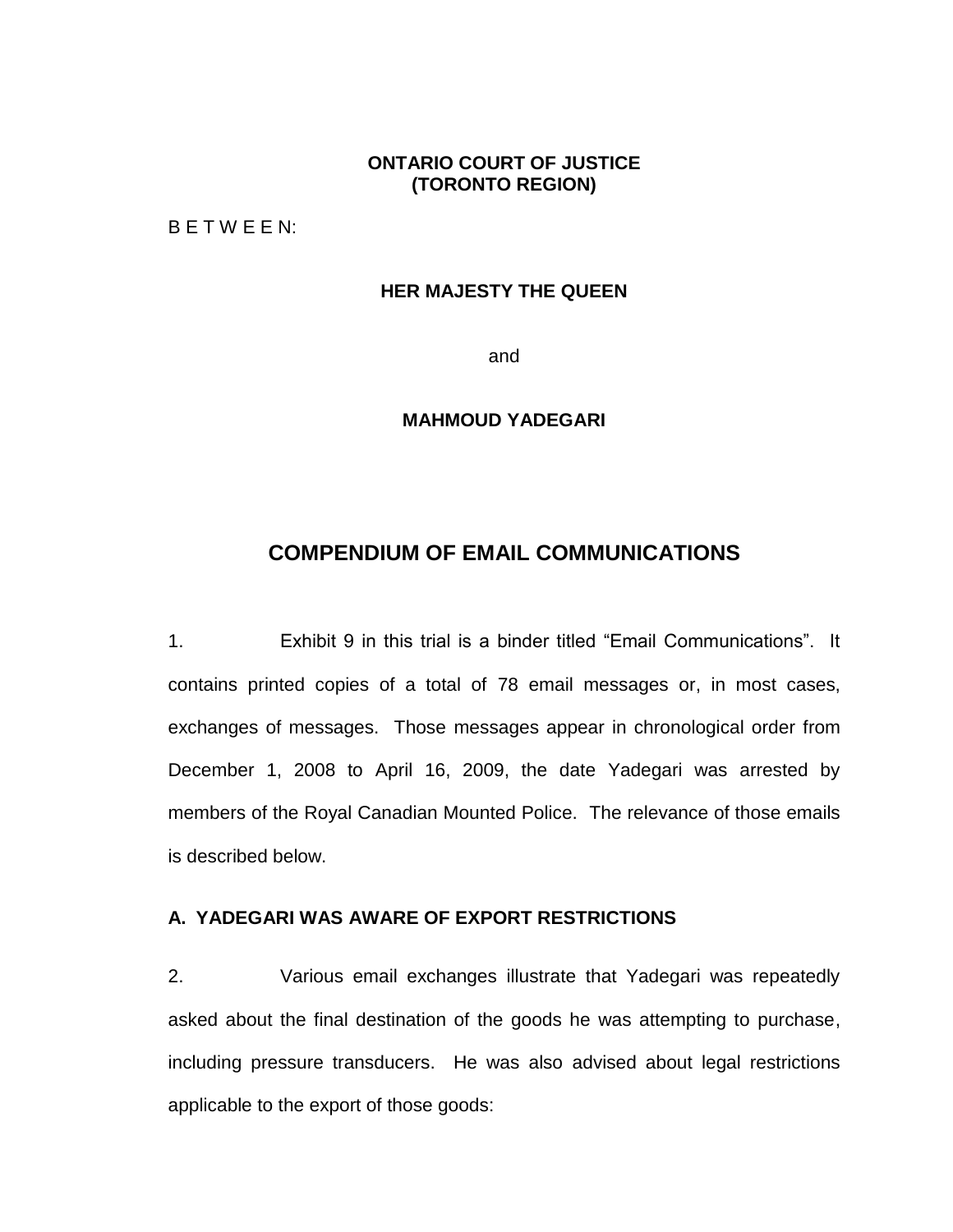- a) On December 30, 2008, Vanessa Chan of Canadian Analytical & Process Technologies ("CA-PT") wrote to Yadegari: "If you are reselling our product to another trading company, we need their information such as the company name, destination and contact person because of the sensitivity of our products." Yadegari replied on January 5, 2009: "…would you please let me know what is this product used for and why its so sensitive because I thought these are just simple sensors since I am in trading business and we normally don't have any idea what is the product going to be use for." [Tab 1, page  $201^1$
- b) On January 9, 2009, Bill Shurben of CA-PT wrote to Yadegari: "I am following up on your RFQ for the Baratrons. Before I can provide you a quote we need to know the final destination of the product as well as its use. Also, do you have an export licence? Please provide." [Tab 1, page 24]
- c) On January 15, 2009, Jean-François Poncelet of Phivac Inc. wrote to Yadegari: "In order to process the order, and since you are a reseller and will export the gauges, Pfeiffer needs to know, in writing if possible in which country you will export these gauges. We will NOT contact them or bypass you. The reason is that they want to make sure it does not end up in some countries where Pfeiffer does not want to sell." [Tab 2, page 8] The next day, Yadegari replied: "regarding to your question, its going to Denmark." [Tab 2, page 11]

 $\overline{a}$ 

 $1$  All references herein are to Exhibit 9.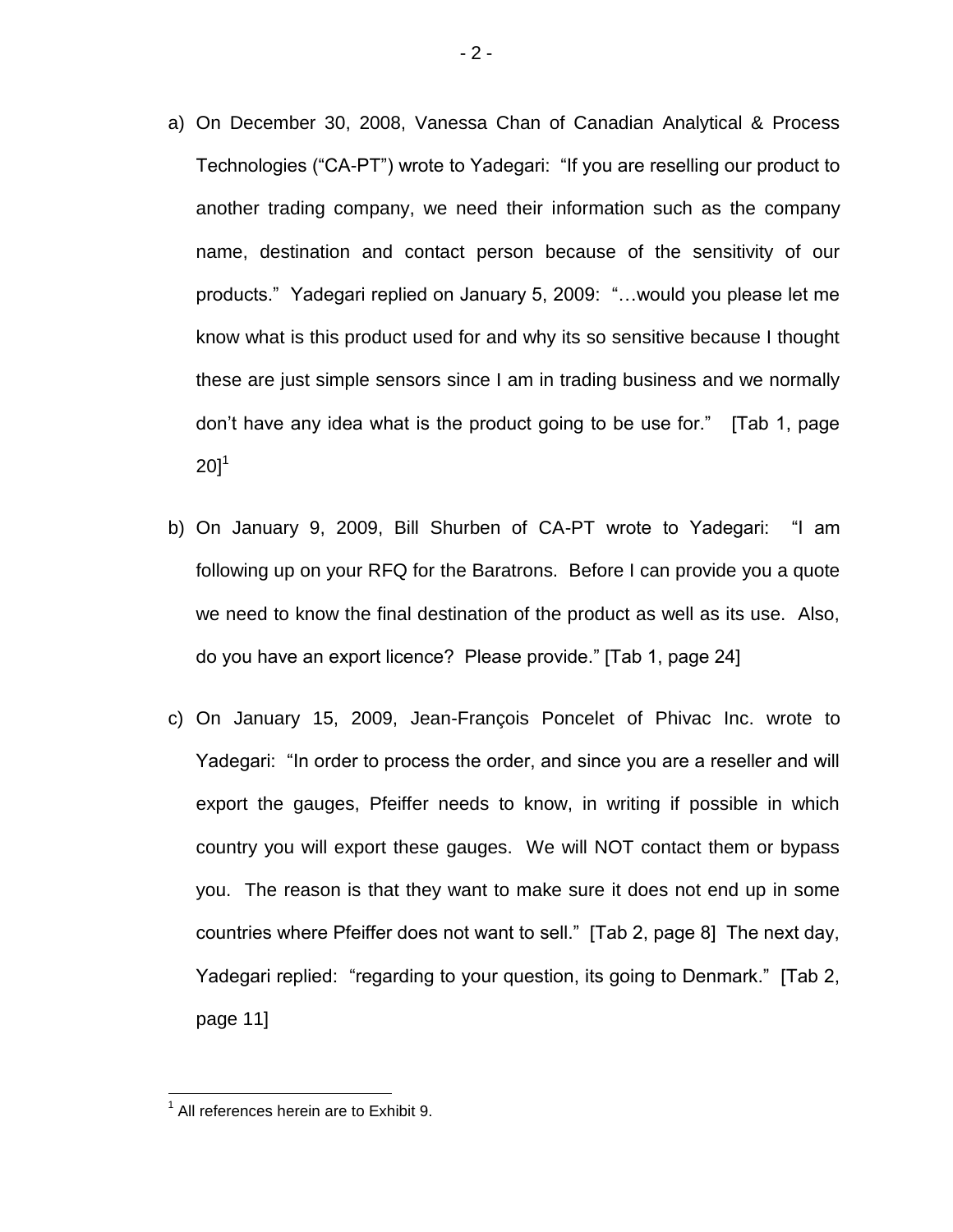- d) On January 19, 2009, Yadegari told Poncelet: "by the way nobody contact me from Pfeiffer yet to get my credit info." Poncelet replied the same day: "Pfeiffer's accounting department wants to have a signed end-user certificate from you stating that the parts are going to Denmark. Can you please send such a document? Best would be to have this signed by your customer in Denmark." [Tab 2, page 16]
- e) On February 11, 2009, Sally Hammond of Tyco Flow Control wrote: "Please provide the full address and company name to whom you are quoting" [Tab 3, page 28] Yadegari replied the same day: "The name of the company is "Keft Trading Co." and their address is P.O. Box 14817, Dubai." Hammond replied: "I am sorry we cannot quote knowing it is a trading company." [Tab 3, page 36]
- f) Dean Bokenfohr of CE Franklin Ltd. declined to quote a price for goods destined for the South Pars field "…in the Iranian sector of the Persian Gulf, approximately 100 km south-west of the Iranian coast." [Tab 3, page 52] On February 17, 2009, he wrote: "I'm sorry we are unable to offer a quotation in this regards as epr ther statement below. Cameron Valves and Measurement must decline to quote this request for goods destined for an embargoed country." Yadegari replied the next day: "I have got this request from third party and I didn't know that its for an embargoed country, thanks for letting me know." [Tab 3, page 88]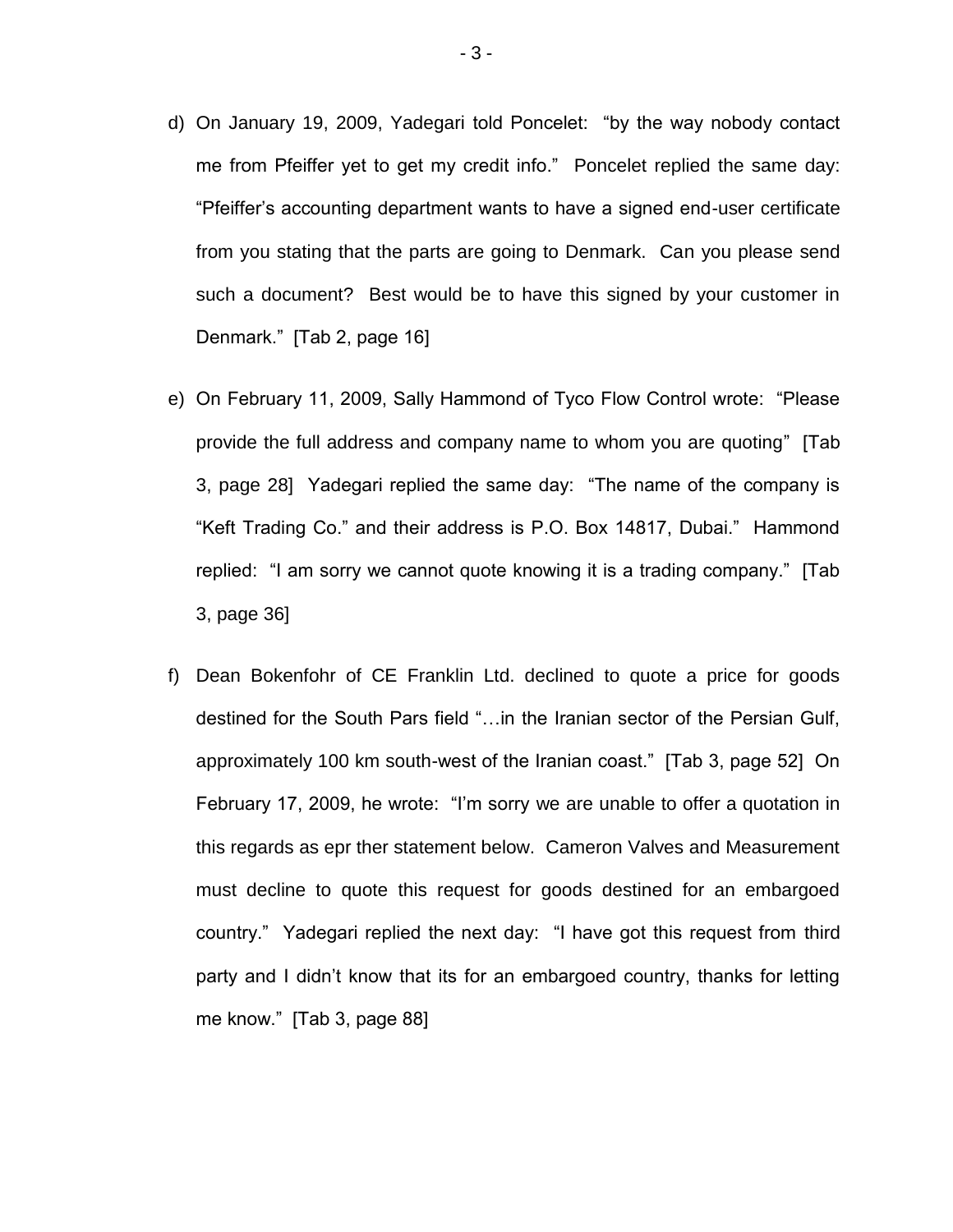- g) On February 19, 2009, Ali Sadeghianpour of Samson Controls Inc. wrote: "to follow our internal procedures properly, we need to know:  $1 -$  End-user's information (project name, number, progress, and location)" [Tab 3, page 100] Two days later, Yadegari replied: "1 – Oil field Industries prj in Iran-South pars zone – the name of prj is production test manifold." [Tab 3, page 104] Sadeghianpour wrote back the same day: "1-A: Based on UN rules and restrictions, South-Gas pars is not in the list of restricted companies to work with." [Tab 3, page 109]
- h) On March 4, 2009, Suzette Miller of Pfeiffer Vacuum wrote: "On 1/19/09, you sent us a fax stating that the gauges you are purchasing from us are going to be used in Denmark. Our factory has not accepted your letter, but request that you complete the attached Forms, which are required by German law." Samples of a letter of assurance and end-use certificate were attached. [Tab 4, page 1] On March 9, 2009, Yadegari returned the completed end-use certificate by email. He also wrote: "…we had many inquieries from our client which they are going to Denmark so thats why we assumed this is also going to there but when we sent the form to them they informed us that its going to U.A.E." [Tab 4, page 4] On March 19, 2009, after receiving the original end- use certificate, Michele Trunca of Pfeiffer Vacuum wrote: "The forms you supplied have been reviewed. Due to in-house export restrictions, deliveries to the UAE are not allowed and therefore, Pfeiffer Vacuum will be cancelling your purchase order #101031014. Initially we had thought they were being sent to Denmark so processing the order was not a problem.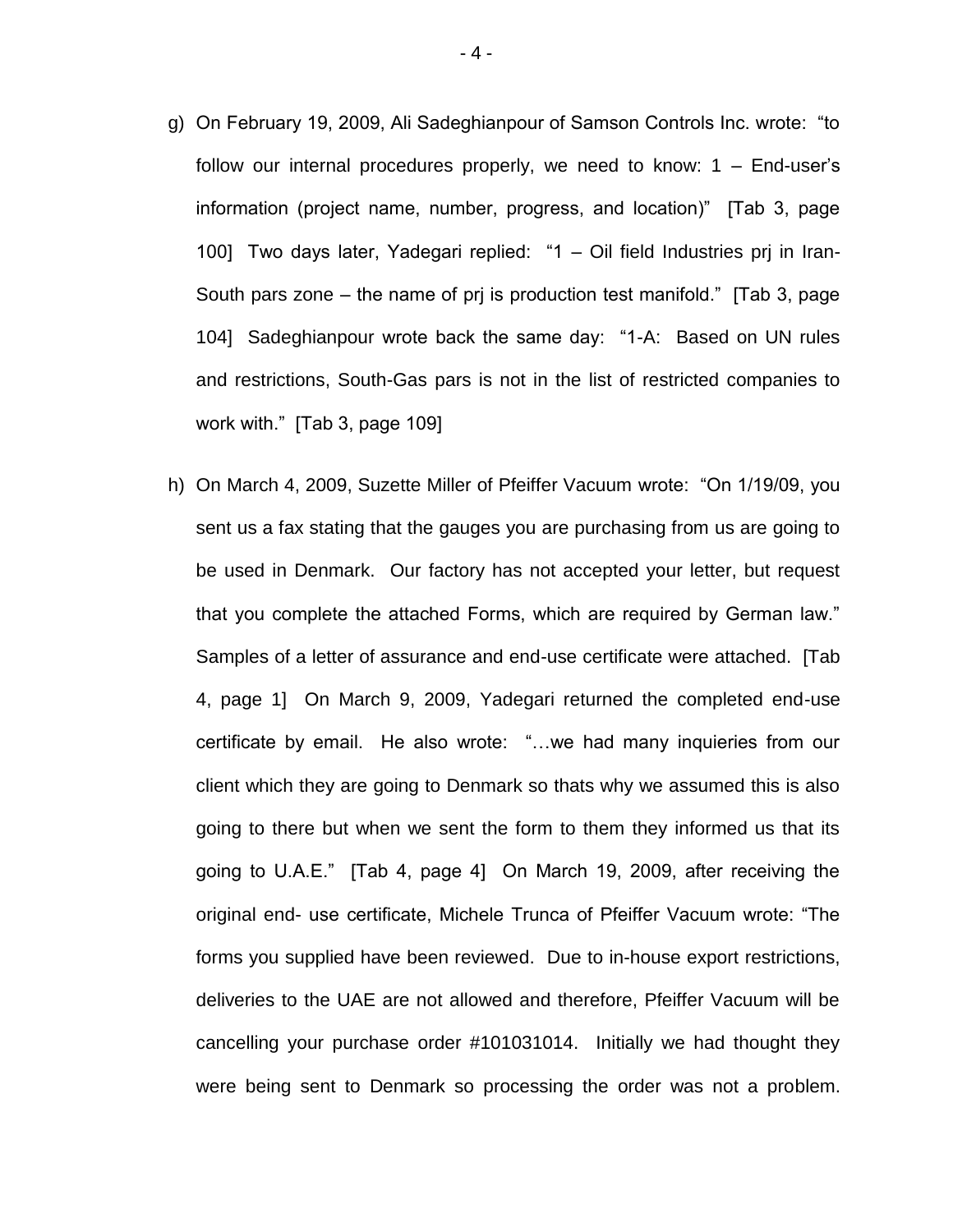With this updated information, we will not be able to process the order…" [Tab 4, page 15] The next day, Yadegari apologized "for our misunderstanding" [Tab 4, page 17]

i) On April 15, 2009, Phil Quesnelle of CB Automation Inc. wrote: "We need to know the company name and location before we can provide a quote. Magnetrol needs this information to ensure compliance with U.S. Government export regulations." [Tab 5, page 66]

## **B. THE GOODS WERE DESTINED FOR IRAN**

3. Various email exchanges illustrate that Yadegari knew that the items he was attempting to procure, including pressure transducers, were destined for Iran:

- a) On January 13, 2009, Nima Alizadeh Tabari of TSI Co. ("Tabari") wrote to Yadegari concerning the Pfeiffer pressure transducer order. He wrote: "by the way please note that we may face trouble with sending these materials to USA, please again think about the sending the goods to Dubai or To Iran or…only think till see what will happen." [Tab 2, page 2]
- b) As noted at paragraph 1(g) above, on February 21, 2009, Yadegari replied to Ali Sadeghianpour's request for end-user information as follows: "1 – Oil field Industries prj in Iran-South pars zone – the name of prj is production test manifold." [Tab 3, page 104]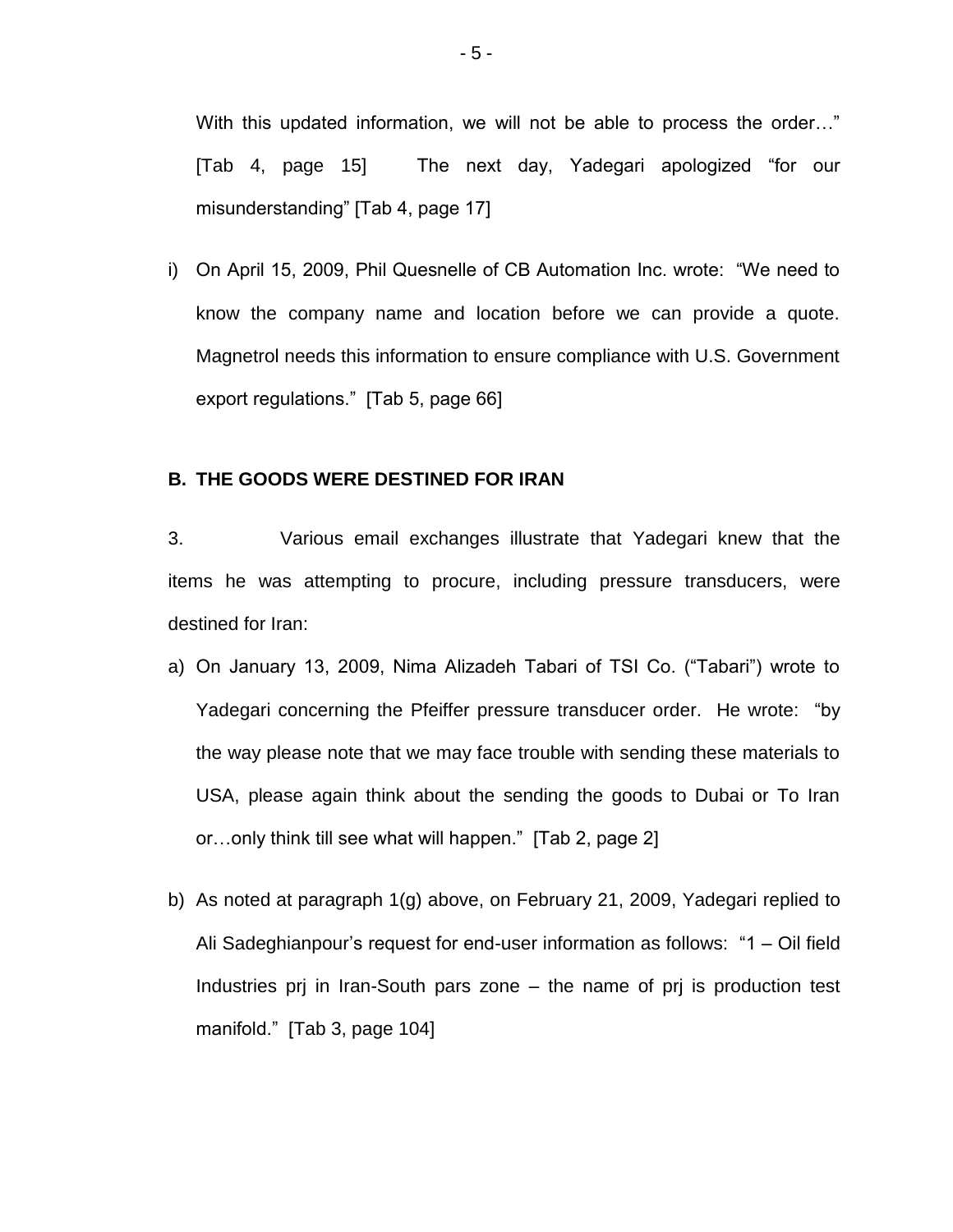c) On April 6, 2009, Jake Lucic of Alco Valves asked: "Which country was this going to? etc." Yadegari replied: "by the way this client is in Iran." [Tab 5, pages 1-2]

### **C. YADEGARI ACTED AT THE DIRECTION OF TABARI**

4. Various email exchanges illustrate that Yadegari's efforts to procure items, including pressure transducers, were on behalf of Tabari:

- a) On December 1, 2008, Bill Shurben of CA-PT advised Yadegari: "MKS has asked for some additional information. What is the company name and location where these products will be utilized? Also we need more details regarding their use. Please contact your customer and provide us with these details." Yadegari forwarded Shurben's inquiry to Tabari the next day: "I sent an e-mail to MKS and following is his respond, let me know what should I tell him, he wants more detailes." [Tab 1, page 2] On December 3, Yadegari advised Shurben: "Regarding your questions, I already sent an e-mail to my client and waiting for reply." [Tab 1, page 4] On December 9, Yadegari followed up: "Finaly I got the answer from the trading company which my company is dealing with in Europe, below I copy and paste part of his e-mail for you…" [Tab 1, page 8]
- b) Between January 10 and 14, 2009, Yadegari and Tabari corresponded about the Pfeiffer pressure transducers. On January 10, Tabari asked: "Please clearly tell me what Net Price Pfeiffer quote to you. we should evaluate" [Tab 2, page 3] Yadegari replied the same day: "As I told you on the phone first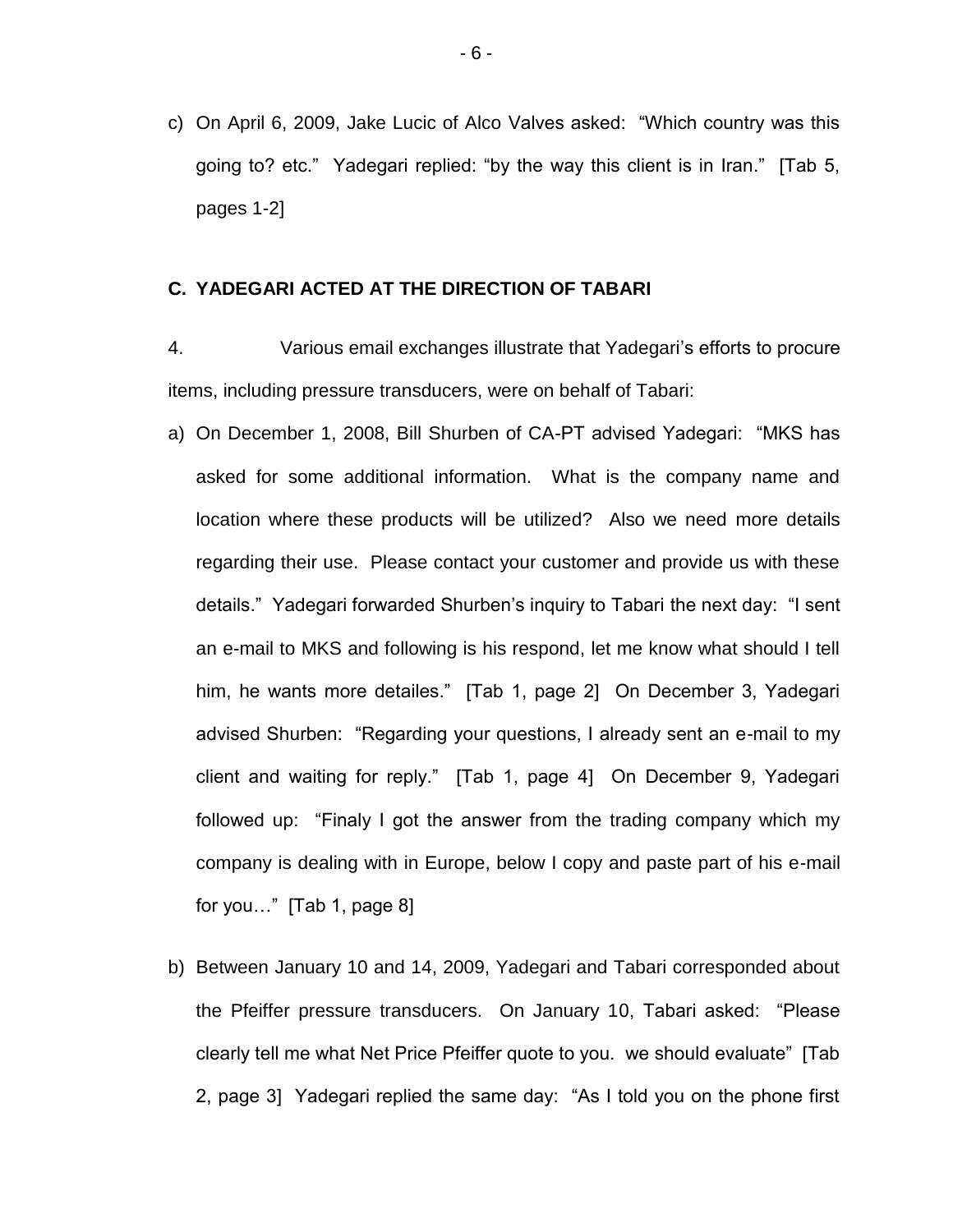he gave me quote for item #1 \$2265 USD and Item #2 for \$2485 USD but after talking to him he gave me the following price: 1) PTR27 621 CCR 364 active capacitance transmitter , DN 16 ISO KF- 10 torr 0.2 % - 14-30 VDC supply \$2110 + Tax & Commission = \$2600 USD 2) PTR27 621 CCR 363 active capacitance transmitter , DN 16 ISO KF- 1 torr 0.2 % - 14-30 VDC supply  $$2250 + Tax & Commission = $2700 USD.$  delivery time would be 4-6 weeks and I already talked about volume but I will talk to him about the end user before you want to order. let me know what should I do, by the way do you want to contact Alcatel too?" [Tab 2, page 3] Tabari replied on January 13. He told Yadegari to ask about delivery condition, payment term and end user procedure. He concluded: "After receipt of the a/m info i will come back to you asap for sending money". Yadegari replied, confirming that he ordered twenty pressure transducers from Pfeiffer, ten 1 torr units and ten 10 torr units. [Tab 2, page 2] Finally, Tabari replied on January 14: "The below part nos exactly must be confirmed on their letter head to you, total value of order is 53000.00 USD the 26500.00 USD will be sent to you within coming days. Please acknowledge the order" [Tab 2, page 1]

c) On February 11, 2009, Sally Hammond of Tyco Flow Control asked for "…the full address and company name to who you are quoting". Yadegari forwarded her message to Tabari. [Tab 3, page 33] He replied to Hammond: "The name of the company is "Keft Trading Co." and their address is P.O. Box 14817, Dubai". Hammond declined to provide a price quote "…knowing it is a trading company" [Tab 2, page 36]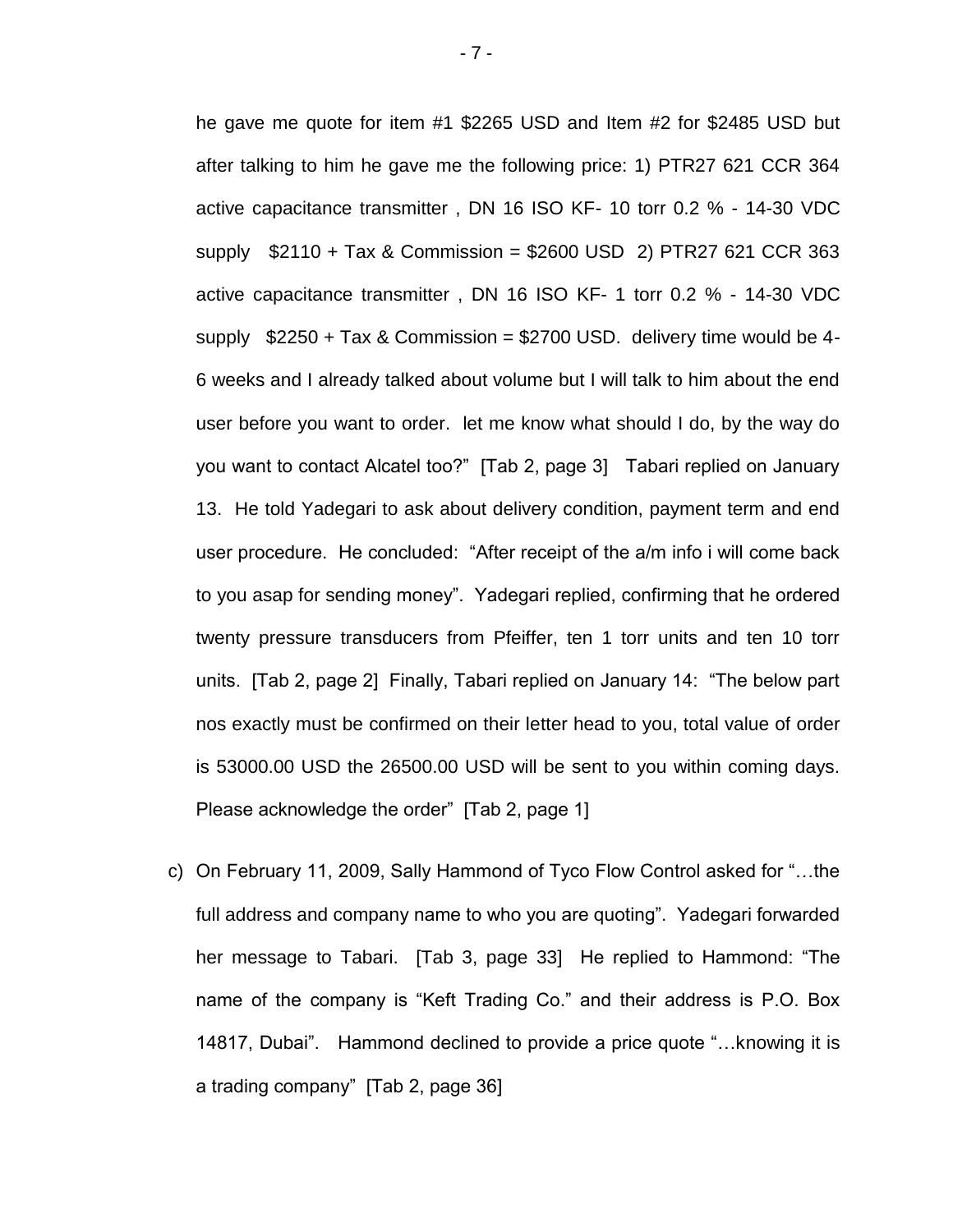- d) Yadegari forwarded price quotations or technical information to Tabari repeatedly:
	- i) January 31 "Quote for Valves from Sufa Canada" [Tab 3, page 2]
	- ii) February 2 "BALL VALVES" [Tab 3, page 6];
	- iii) February 2 "answer from williams valve" [Tab 3, page 10]
	- iv) February 2 "Vacuum Gauges" [Tab 3, page 12]
	- v) February 3 "Contact Cameron Valves" [Tab 3, page 15]
	- vi) February 4 "Quotes for on/off valves" [Tab 3, page 20] and Tabari's reply the next day [Tab 3, page 24]
	- vii) February 6 "Answer from Cameron valve" [Tab 3, page 26]
	- viii) April 13 "URGENT --- GET OFFER PLEASE -28" [Tab 5, page 20]
	- ix) April 15 "GET AGAIN QUOTE SAFF Quote from [www.checkvalves.co.uk](http://www.checkvalves.co.uk/) (Goodwin)" [Tab 5, page 48]
	- x) April 15 "URGENT ---- GET OFFER PLEASE 28 (Quote for Valves from Westlund Industrial)" [Tab 5, page 58]
	- xi) April 15 "URGENT ---- GET OFFER PLEASE 28 (Quote for Check Valve from Williams)" [Tab 5, page 61]
	- xii) April 15 "URGENT ---- GET OFFER PLEASE 28 (Quote for check valves from Process and Steam OIC)" [Tab 5, page 64]
	- xiii) April 15 "Request" [Tab 5, page 69]
	- xiv) April 16 "QUOTE for LEVEL TRANSMITTER (Answer Request)" [Tab 5, page 70]
- e) Similarly, Yadegari received instructions from Tabari:
	- i) April 8 "Quotation from VELAN for Valve & Strainer" [Tab 5, page 11], forwarded by Yadegari to Karl Kish of Meridian Valve on April 9 [Tab 5, page 17]
	- ii) April 14 "URGENT --- GET OFFER PLEASE -28" [Tab 5, page 25]
	- iii) April 14 "GET AGAIN QUOTE SAFF" [Tab 5, page 30]